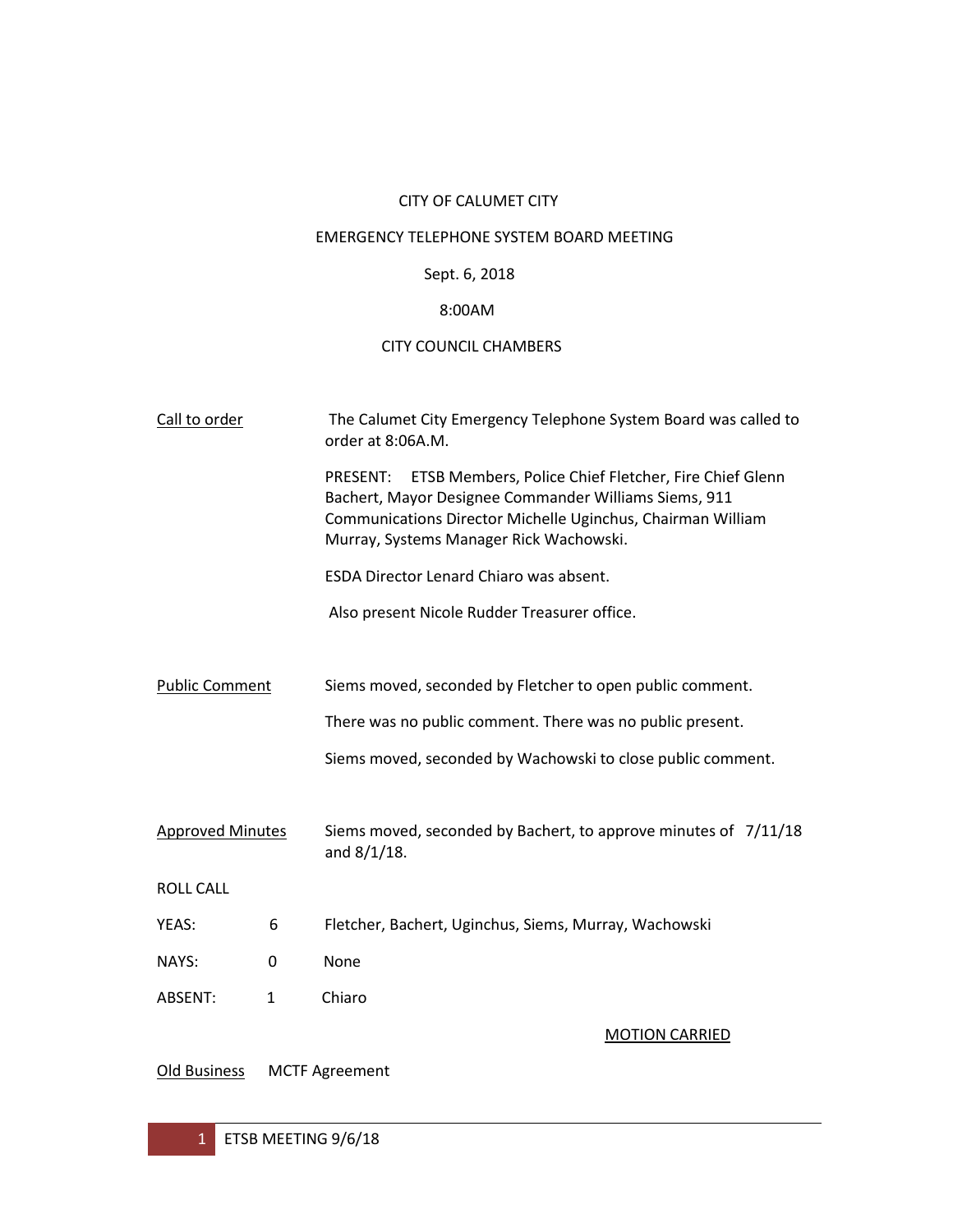Murray discussed had lawyers check the agreement, need to make changes that we do not have auto renewal and that the agreement outlasts the Mayor's term. Siems discussed that board approved the agreement prior Wachowski discussed that the agreement has no risk for security. Murray stated to put MCTF agreement on agenda for next meeting.

Murray also requested the agreement with Central Dispatch to forward to himself and Wachowski to see when expires.

#### Grant Invoices

Uginchus discussed the N9-1-1 grant invoices. Uginchus broke down the amount we are to receive from the state. The N9-1-1 grant reimbursed 75% for Regional implementation of a hosted N9-1-1 i3 capable call handling equipment and 25% for Hosted i3 capable Call handling equipment. Our equipment cost was 91,592.20 the grant awarded 87,469.20 for equipment, 36,714.20 was cost for contractual services the grant awarded 33,113.60 and training cost was 16,738.80 which we were awarded the full amount for.

#### New Business 911 Center short staffed

Murray discussed that the staffing is not a board issue. City council approves hiring. Siems discussed that if we are considering closing the 911 center that the board needs to start putting together a plan. Murray stated that he has not heard of anyone talking about closing the 911 center. Bachert advised he heard that someone is calling around to other agencies to see what they charge. Siems advised he heard it from an alderman. Uginchus advised a dispatcher approached her and stated heard it from an alderman. Siems discussed that the 911 center had updated equipment and would like to invite the Alderman and City to come tour our center. Uginchus advised would like to do an open house.

#### Treasurer's Report Nicole Rudder was present from the Treasurer's office.

Nicole Rudder discussed treasurer's report. Nicole Rudder discussed having 911 monies direct deposited as for the check that was issued for August has not yet been delivered to our department. Uginchus to contact State reference direct deposit. Murray also discussed if the new phone equipment for the 911 center was added to fixed assets. Nicole Rudder advised she would verify with John Kasperek.

Discussed was an outstanding Verizon Wireless bill in amount of 25,000. Nicole Rudder advised would get the invoice from John Kasperek. Uginchus to check with Verizon to see if bill was paid.

Nicole Rudder discussed that if invoice comes in after the ETSB Agenda is completed if could amend at the meeting. All board members were in agreement.